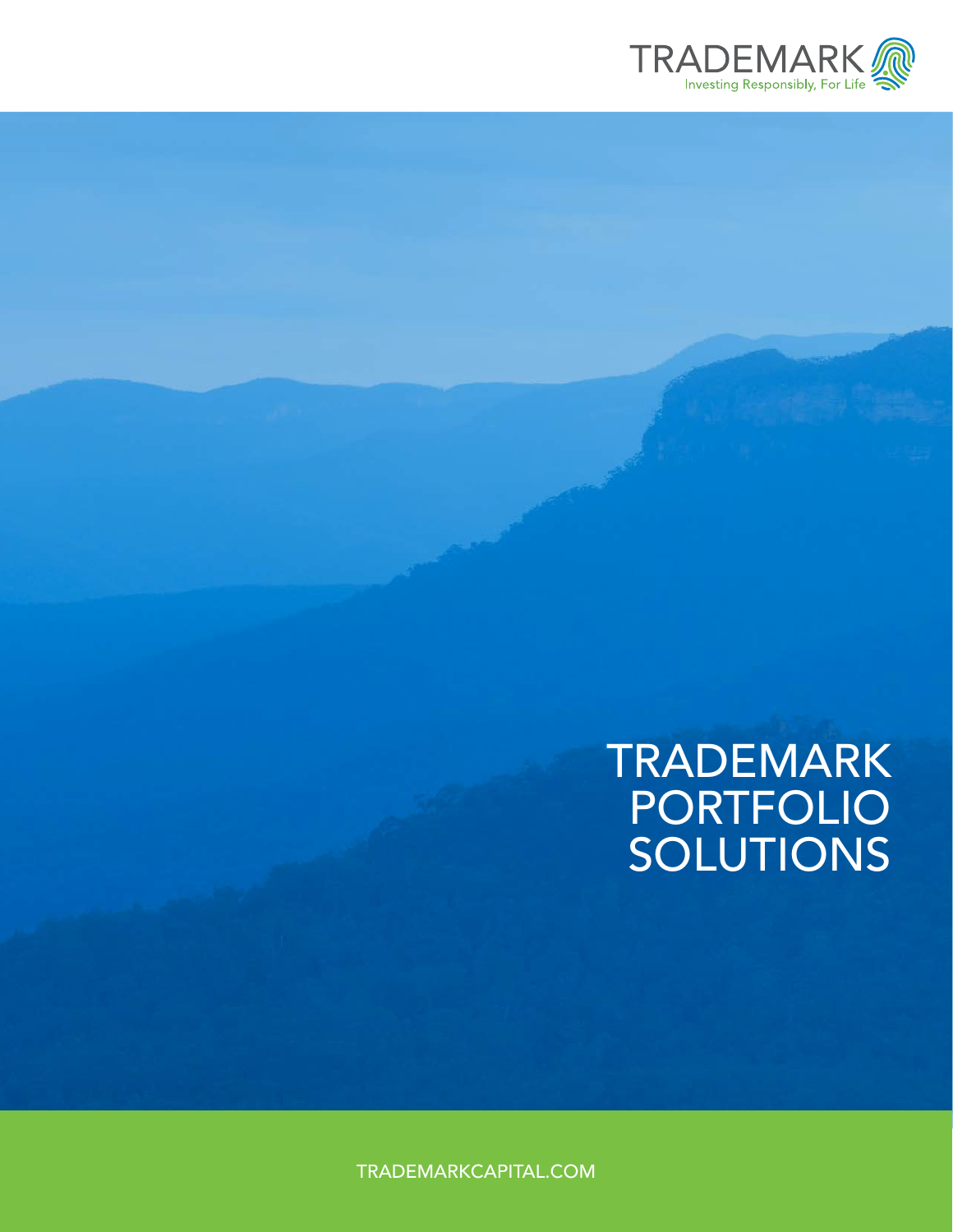

#### WELCOME TO TRADEMARK

We all have busy lives, and it can be tough trying to find the time to balance work, marriage, children, etc. Investing should not be something that you have to make time to monitor and manage. We are a boutique investment management team that seeks to bridge the gap between impersonal investments and a sound personal financial plan. We are an experienced team of investment professionals committed to a solid plan of portfolio management based upon active adjustments, as appropriate, in response to what we know to be true: market change. We set our sights on the individual investment goals, priorities and limits of each client to develop a roadmap designed to reach the intended financial destination.

## THE PROBLEM: INDUSTRY PASSIVE BUY & HOLD APPROACH

Standard portfolios are passive, no matter the market environment. Quite simply, the holdings within a standard portfolio will remain the same, whether in a high return / low risk market, or vice versa. Just as your habits and attire evolve with the seasons, at Trademark, we believe, so too should your portfolio. Passive portfolios can contribute to emotional turmoil during dark and stormy markets. And this turmoil can in turn lead to bad investment decisions.



This is what you can normally expect from a Passive Buy and Hold portfolio for all market cycles.

**Equity Diverisfied** Fixed Income

## A BETTER WAY



### WHAT WE DO

Trademark Total Portfolio Solutions are designed to make material shifts in your portfolio, by matching your unique investment goals with the changing market environment. These shifts apply to high return/low risk markets, low return/high risk markets, and everywhere in between. When you invest with Trademark Capital, we actively manage your portfolio. We do not sit statically and advise you to stay the course regardless of what the market is doing. We watch the market and make tactical shifts as necessary based on our model. We believe successful investors do not avoid risk, they manage it.

#### TRADEMARKCAPITAL.COM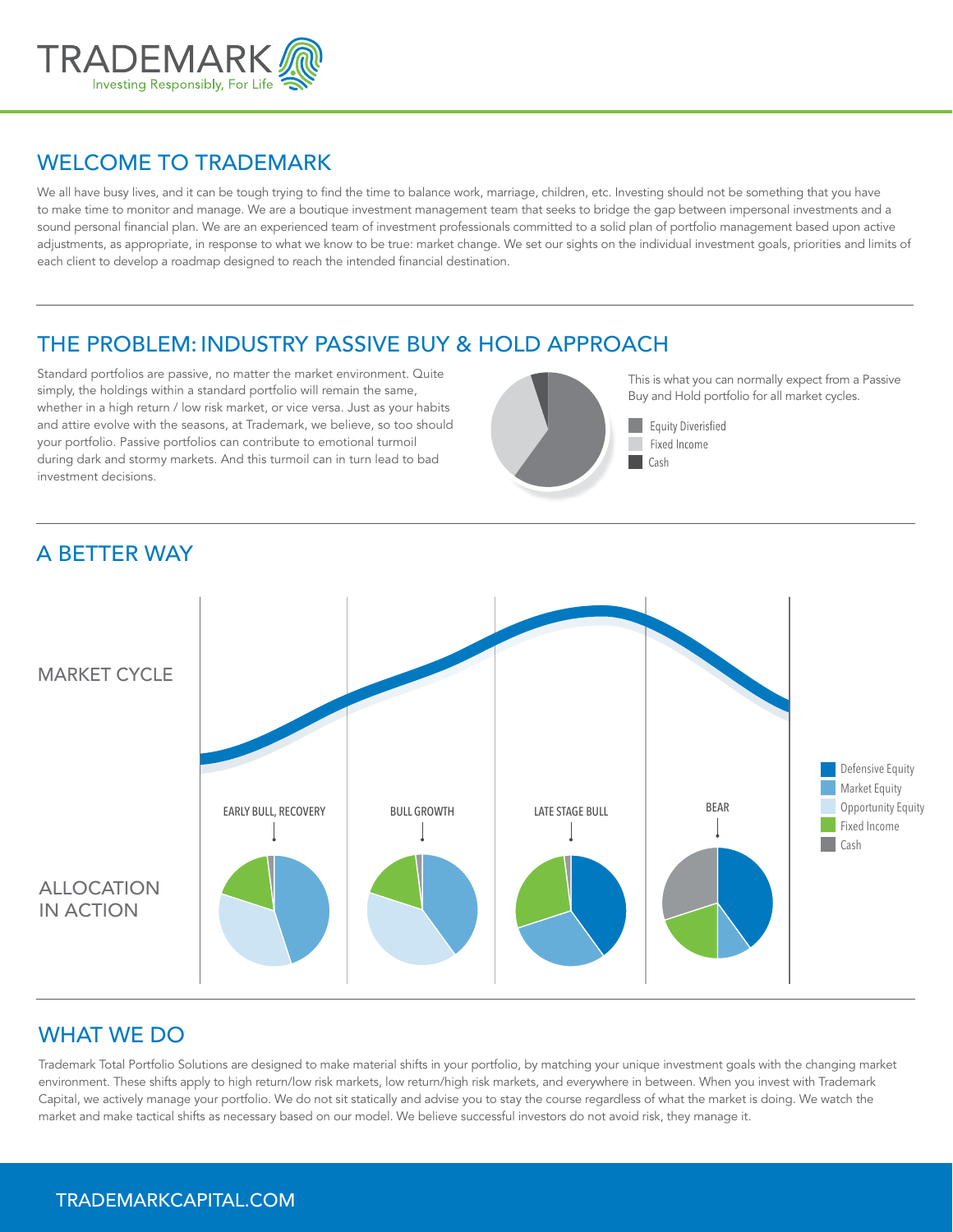

### DISCIPLINED APPROACH

Our investment posture is based on our proprietary data driven model, which analyzes multiple indicators on an ongoing basis to detect risk in the market. Our model gives us specific signs that inform our decision as to whether or not it is prudent to stay invested, or modify our exposure. We believe being disciplined to our model will bring long term success, and that is our focus. We are not "perma bears," quite the opposite. We want to be in the market, but only when our model indicates it is time to do so. We want all of our clients to understand that we are here to make money, not just to protect money.



### SHELTER FROM THE STORM

Trademark Total Portfolio Solutions afford the ability to materially change the investor -advisor conversation. From the minute you ask, 'What will you do to protect my investments," your advisor can inform you of what has already been done. The Trademark Total Portfolio Solutions process is dedicated to providing both investors and advisors alike with confidence their best interests are always at the forefront. We think the importance of this cannot be understated, especially during periods of turmoil.

# FOCUSED ON YOU

When you invest in Trademark Total Portfolio Solutions, you invest in a process that is designed to ensure your portfolio is carefully monitored and managed with discipline during every market cycle. We are committed to helping our clients' reach their individual life circumstances and investment objectives. So get back to enjoying your life; play golf, take a vacation, spend time with your family, we've got this.